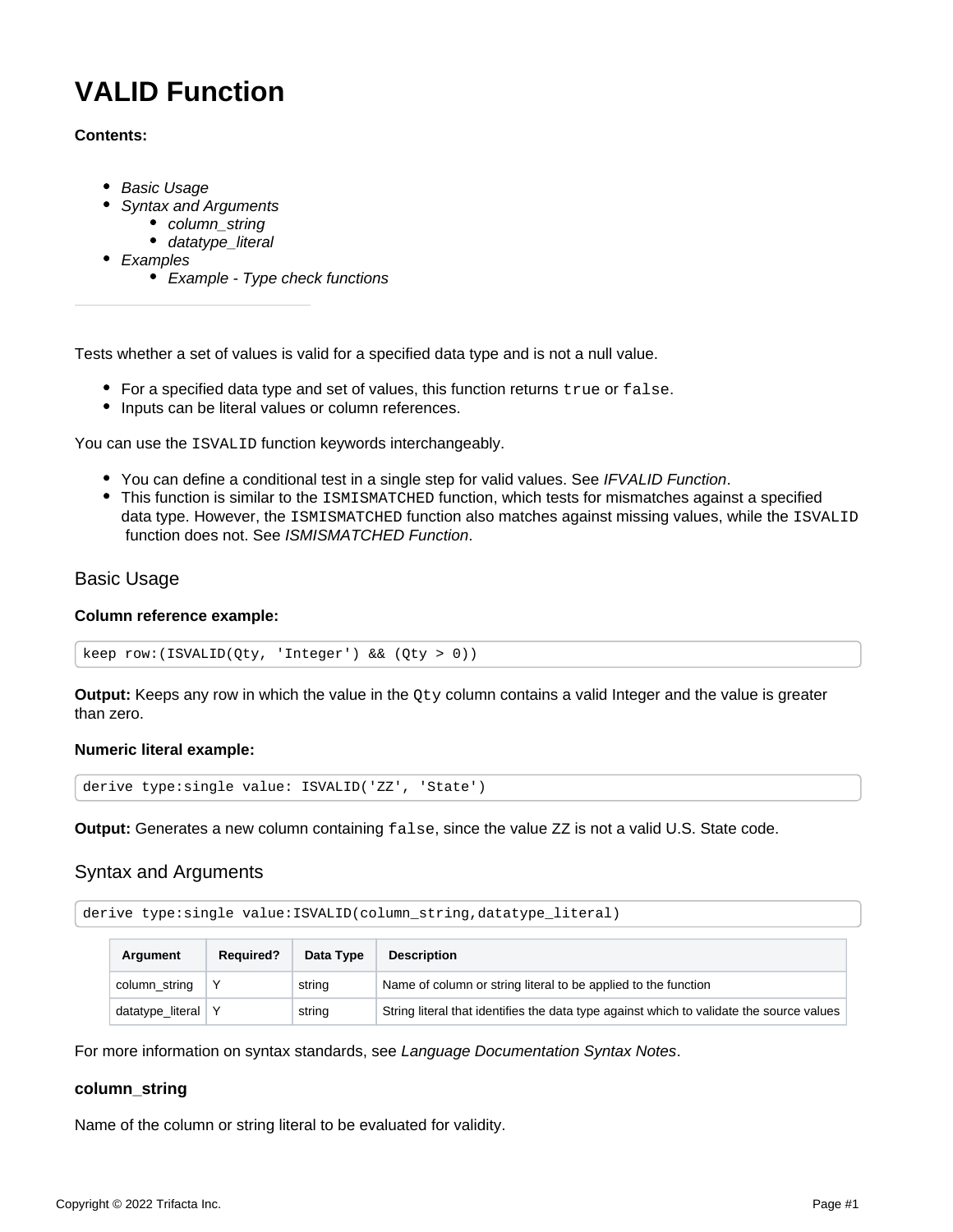- Missing literals or column values generate missing string results. Constants must be quoted ('Hello, World').
- Multiple columns and wildcards are not supported.

#### **Usage Notes:**

| <b>Required?</b> | Data Type                          | <b>Example Value</b> |  |
|------------------|------------------------------------|----------------------|--|
| Yes              | String literal or column reference | myColumn             |  |

### <span id="page-1-0"></span>**datatype\_literal**

Literal value for data type to which to match the source column or string. For more information, see [Valid Data Type Strings](https://docs.trifacta.com/display/r050/Valid+Data+Type+Strings).

Column references are not supported.

#### **Usage Notes:**

| <b>Required?</b> | Data Type             | <b>Example Value</b> |
|------------------|-----------------------|----------------------|
| Yes              | <b>String literal</b> | 'Integer'            |

#### **Valid data type strings:**

When referencing a data type within a transform, you can use the following strings to identify each type:

**NOTE:** In Wrangle transforms, these values are case-sensitive.

| Data Type                     | <b>String</b>  |
|-------------------------------|----------------|
| String                        | 'String'       |
| Integer                       | 'Integer'      |
| Decimal                       | 'Float'        |
| <b>Boolean</b>                | 'Bool'         |
| <b>Social Security Number</b> | ' SSN '        |
| <b>Phone Number</b>           | 'Phone'        |
| <b>Fmail Address</b>          | 'Emailaddress' |
| Credit Card                   | 'Creditcard'   |
| Gender                        | 'Gender'       |
| Object                        | 'Map'          |
| Array                         | 'Array'        |
| <b>IP Address</b>             | 'Ipaddress'    |
| URL                           | 'Url'          |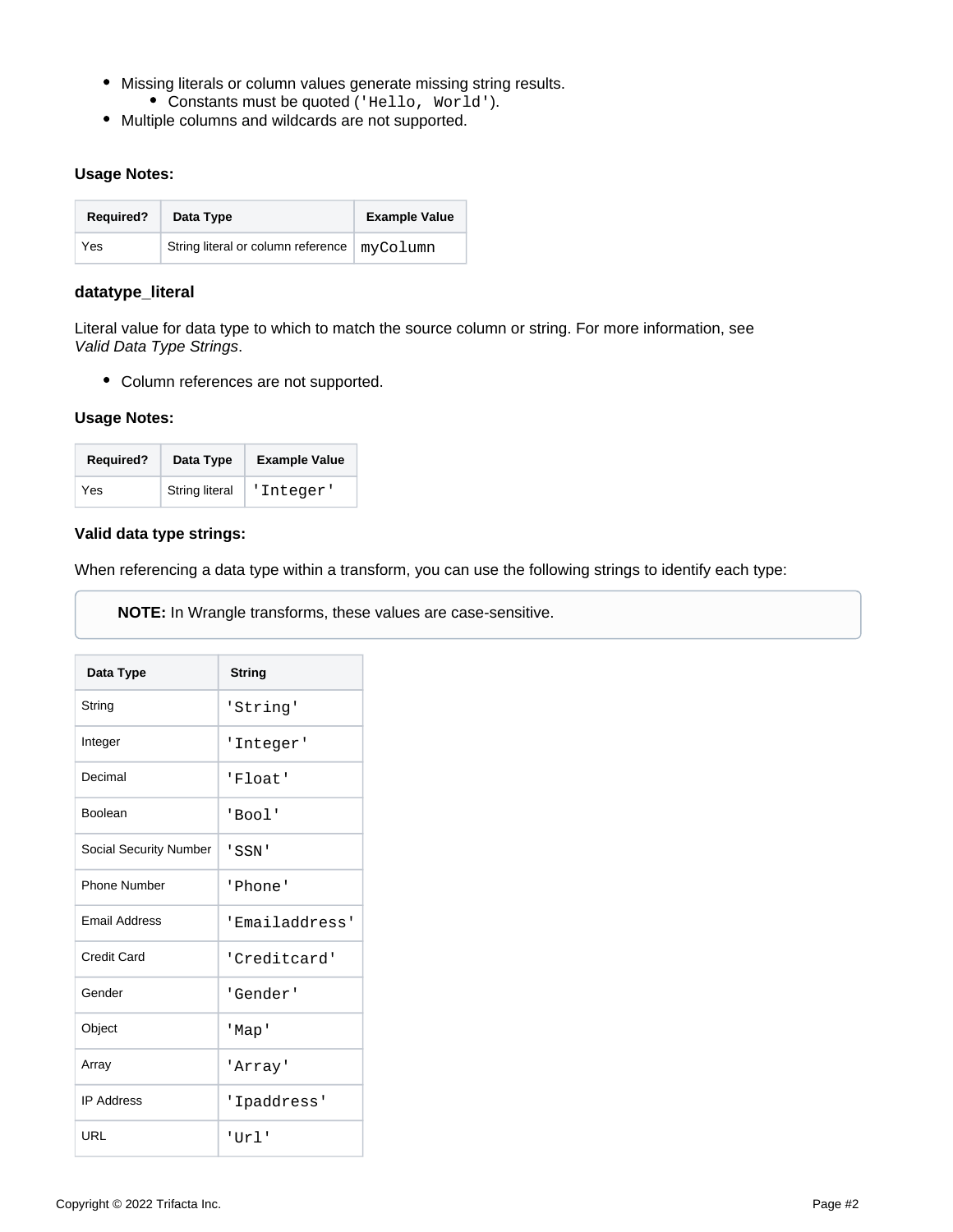| <b>HTTP Code</b> | 'Httpcodes' |
|------------------|-------------|
| Zip Code         | 'Zipcode'   |
| State            | 'State'     |
| Date / Time      | 'Datetime'  |

For custom types, you should reference the name of the type in the string value. For more information, see [Create Custom Data Types](https://docs.trifacta.com/display/r050/Create+Custom+Data+Types).

## <span id="page-2-0"></span>Examples

**Tip:** For additional examples, see [Common Tasks](https://docs.trifacta.com/display/r050/Common+Tasks).

#### <span id="page-2-1"></span>**Example - Type check functions**

This example illustrates how various type checking functions can be applied to your data.

- **ISVALID Returns true if the input matches the specified data type. See [VALID Function](#page-0-3).**
- ISMISMATCHED Returns true if the input does not match the specified data type. See [ISMISMATCHED Function](https://docs.trifacta.com/display/r050/ISMISMATCHED+Function).
- **ISMISSING Returns true if the input value is missing. See [ISMISSING Function](https://docs.trifacta.com/display/r050/ISMISSING+Function).**
- **ISNULL Returns true if the input value is null. See [ISNULL Function](https://docs.trifacta.com/display/r050/ISNULL+Function).**
- NULL Generates a null value. See [NULL Function](https://docs.trifacta.com/display/r050/NULL+Function).

#### **Source:**

Some source values that should match the State and Integer data types:

| <b>State</b> | Qty   |
|--------------|-------|
| СA           | 10    |
| 0R           | $-10$ |
| <b>WA</b>    | 2.5   |
| 77           | 15    |
| חו           |       |
|              | 4     |

#### **Transform:**

You can test for invalid values for State using the following:

derive type:single value: ISMISMATCHED (State, 'State')

You can test for valid matches for Qty using the following:

derive type:single value: (ISVALID (Qty, 'Integer') && (Qty > 0)) as:'valid\_Qty'

The first transform flags rows 4 and 6 as mismatched.

**NOTE:** A missing value is not valid for a type, including String type.